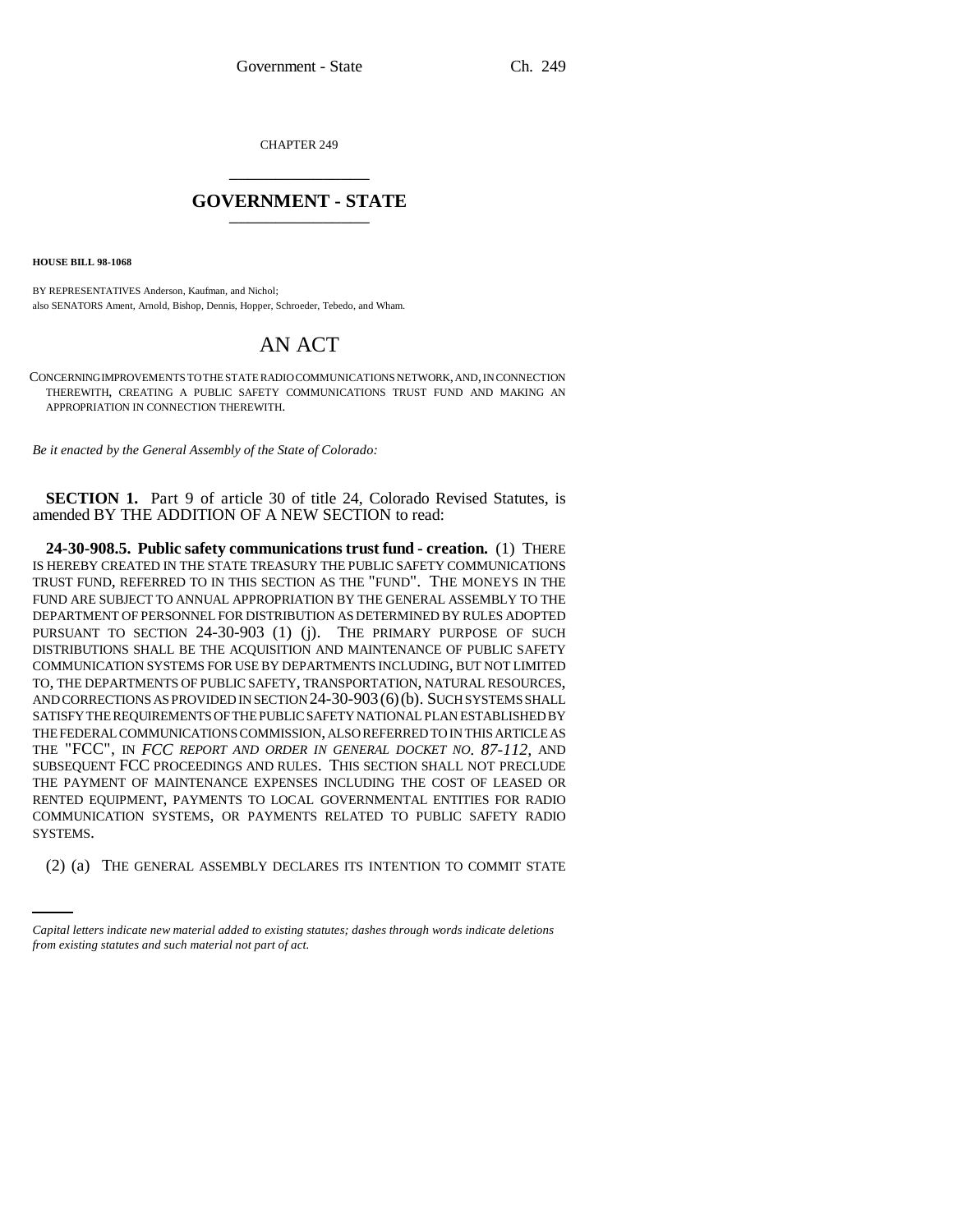## Ch. 249 Government - State

MONEYS TO THE FUND FOR THE PURPOSES SET FORTH IN THIS SECTION. EXCEPT AS OTHERWISE PROVIDED IN PARAGRAPH (b) OF THIS SUBSECTION (2), THE TOTAL AMOUNT OF THE PRINCIPAL IN THE FUND SHALL NOT EXCEED FIFTY MILLION DOLLARS.

(b) IN ADDITION TO ANY APPROPRIATIONS MADE AS A RESULT OF PARAGRAPH (a) OF THIS SUBSECTION (2), THE DEPARTMENT OF PERSONNEL MAY SOLICIT AND ACCEPT DONATIONS, GRANTS, BEQUESTS, AND OTHER CONTRIBUTIONS TO THE FUND FROM LOCAL, STATE, AND FEDERAL ENTITIES. SUCH CONTRIBUTIONS SHALL BE TRANSMITTED TO THE STATE TREASURER, WHO SHALL CREDIT THE CONTRIBUTIONS TO THE FUND.

(3) AT THE END OF EACH FISCAL YEAR, ALL UNEXPENDED AND UNENCUMBERED MONEYS IN THE FUND SHALL REMAIN THEREIN AND SHALL NOT BE CREDITED OR TRANSFERRED TO THE GENERAL FUND OR ANY OTHER FUND. ALL INTEREST DERIVED FROM THE DEPOSIT AND INVESTMENT OF THIS FUND SHALL REMAIN IN THE FUND AND SHALL NOT REVERT TO THE GENERAL FUND.

(4) IN AUTHORIZING DISTRIBUTIONS OF PRINCIPAL AND INTEREST FROM THE FUND AND PURCHASING, LEASING, CONTRACTING FOR, AND OTHERWISE ACQUIRING EQUIPMENT FOR STATE ENTITIES, THE EXECUTIVE DIRECTOR OF THE DEPARTMENT OF PERSONNEL SHALL CONSIDER THE FOLLOWING:

(a) THE NEED FOR ACHIEVING FUNCTIONAL INTEROPERABILITY AMONG LOCAL, STATE, AND FEDERAL PUBLIC SAFETY RADIO COMMUNICATIONS SYSTEMS BY ACQUIRING EQUIPMENT THAT MEETS EMERGING TECHNICAL STANDARDS FOR SYSTEMS INTEROPERABILITY AND OPEN NETWORK ARCHITECTURE;

(b) THE NEEDS OF LOCAL GOVERNMENT ENTITIES THAT HAVE RECENTLY INVESTED IN NEW RADIO SYSTEMS, PARTICULARLY IN REGARD TO INTEROPERABILITY;

(c) THE PROMOTION OF AN ORDERLY TRANSITION FROM ANALOG-BASED TO DIGITAL-BASED RADIO SYSTEMS.

(5) IN ACQUIRING EQUIPMENT PURSUANT TO SUBSECTION (4) OF THIS SECTION, THE EXECUTIVE DIRECTOR OF THE DEPARTMENT OF PERSONNEL SHALL DEVELOP BID SPECIFICATIONS THAT IDENTIFY ALL SERVICES, REQUIREMENTS, AND COSTS CONSISTENT WITH EXISTING STATE LAW.

(6) THE EXECUTIVE DIRECTOR OF THE DEPARTMENT OF PERSONNEL SHALL KEEP AN ACCURATE ACCOUNT OF ALL ACTIVITIES RELATED TO THE FUND INCLUDING ITS RECEIPTS AND EXPENDITURES AND SHALL ANNUALLY, IN THE MONTH OF JANUARY, REPORT SUCH INFORMATION TO THE GOVERNOR, THE CAPITAL DEVELOPMENT COMMITTEE, THE JOINT BUDGET COMMITTEE, AND THE STATE AUDITOR. THE STATE AUDITOR MAY INVESTIGATE THE AFFAIRS OF THE FUND, SEVERALLY EXAMINE THE PROPERTIES AND RECORDS RELATING TO THE FUND, AND PRESCRIBE ACCOUNTING METHODS AND PROCEDURES FOR RENDERING PERIODICAL REPORTS IN RELATION TO DISBURSEMENTS AND PURCHASES MADE FROM THE FUND. THE PROVISIONS OF THIS SECTION AND THE EXPENDITURES FROM THE FUND SHALL BE REVIEWED BY THE LEGISLATIVE AUDIT COMMITTEE COMMENCING JULY 1, 1999, AND EVERY TWO YEARS THEREAFTER.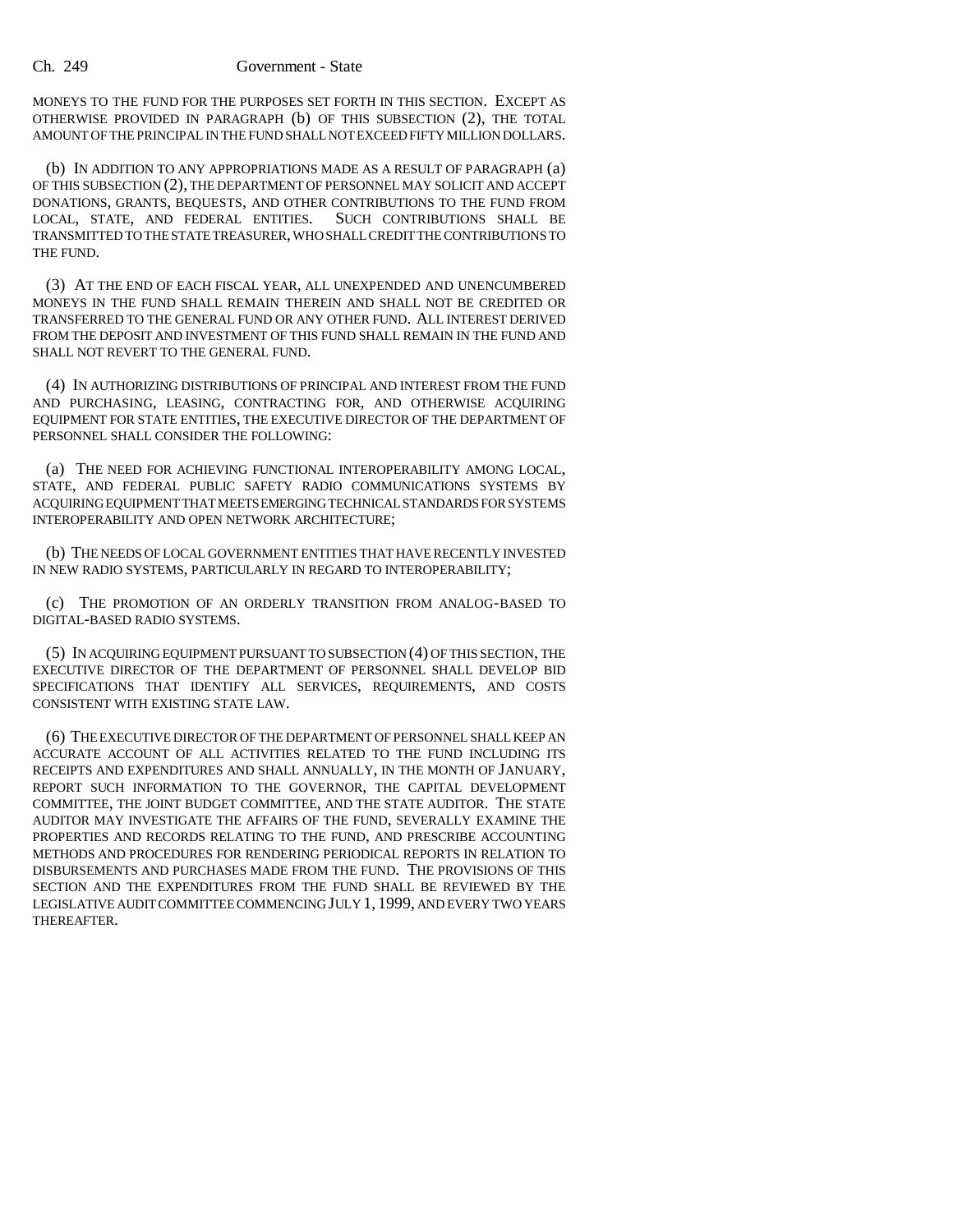Government - State Ch. 249

(7) IN THE EXPENDITURE OF ANY FUNDS FROM THE PUBLIC SAFETY COMMUNICATIONS TRUST FUND FOR THE ACQUISITION, MAINTENANCE, OR LEASE OF ANY PUBLIC SAFETY RADIO COMMUNICATIONS SYSTEMS EQUIPMENT OR ANY OTHER COMMUNICATION DEVICES OR EQUIPMENT, THE EXECUTIVE DIRECTOR OF THE DEPARTMENT OF PERSONNEL SHALL ENSURE THAT SUCH EXPENDITURES ARE MADE PURSUANT TO THE REQUIREMENTS SET FORTH UNDER THE "PROCUREMENT CODE", ARTICLE 101 OF THIS TITLE.

**SECTION 2.** 24-30-901 (1), Colorado Revised Statutes, is amended BY THE ADDITION OF A NEW PARAGRAPH to read:

**24-30-901. Legislative declaration.** (1) The general assembly hereby finds and declares that:

(e) AN ESSENTIAL COMPONENT OF A VIABLE TELECOMMUNICATIONS POLICY IS THE AVAILABILITY OF A STATEWIDE, INTEROPERABLE PUBLIC SAFETY RADIO COMMUNICATIONS SYSTEM THAT PROVIDES INSTANT AND DISRUPTION-RESISTANT COMMUNICATION CAPABILITY FOR LAW ENFORCEMENT AGENCIES AND OTHER UNITS OF GOVERNMENT THAT MAY BE CALLED UPON TO DEAL WITH NATURAL DISASTERS, HEALTH EMERGENCIES, ACTS OF TERRORISM, AND OTHER THREATS TO PUBLIC HEALTH AND SAFETY.

**SECTION 3.** 24-30-903 (1) (a), Colorado Revised Statutes, is amended, and the said 24-30-903 (1) is further amended BY THE ADDITION OF THE FOLLOWING NEW PARAGRAPHS, to read:

**24-30-903. Duties and responsibilities.** (1) The executive director of the department of personnel shall perform the following functions:

(a) In consultation with LOCAL, state, AND FEDERAL departments, institutions, and agencies, formulate recommendations for a current and long-range telecommunications plan, involving telephone, radio, microwave, facsimile closed circuit and cable television, teleconferencing, public broadcast, data communications transmission circuits, fibreoptics FIBER OPTICS, satellites, and cellular radio, AND PUBLIC SAFETY RADIO COMMUNICATIONS SYSTEMS REQUIRED BY THE FCC PUBLIC SAFETY NATIONAL PLAN and their integration into applicable telecommunications networks for approval of the governor;

(i) ADMINISTER THE PUBLIC SAFETY COMMUNICATIONS TRUST FUND CREATED IN SECTION 24-30-908.5; AND

(j) ADOPT RULES IN ACCORDANCE WITH THE "STATE ADMINISTRATIVE PROCEDURE ACT", ARTICLE 4 OF TITLE 24, C.R.S., REGARDING DISTRIBUTIONS OF PUBLIC SAFETY COMMUNICATIONS TRUST FUND MONEYS TO AND REPAYMENT OF SUCH MONEYS BY STATE AND LOCAL GOVERNMENTS.

**SECTION 4.** 24-30-903 (2), Colorado Revised Statutes, is amended, and the said 24-30-903 is further amended BY THE ADDITION OF A NEW SUBSECTION, to read:

**24-30-903. Duties and responsibilities.** (2) Notwithstanding the functions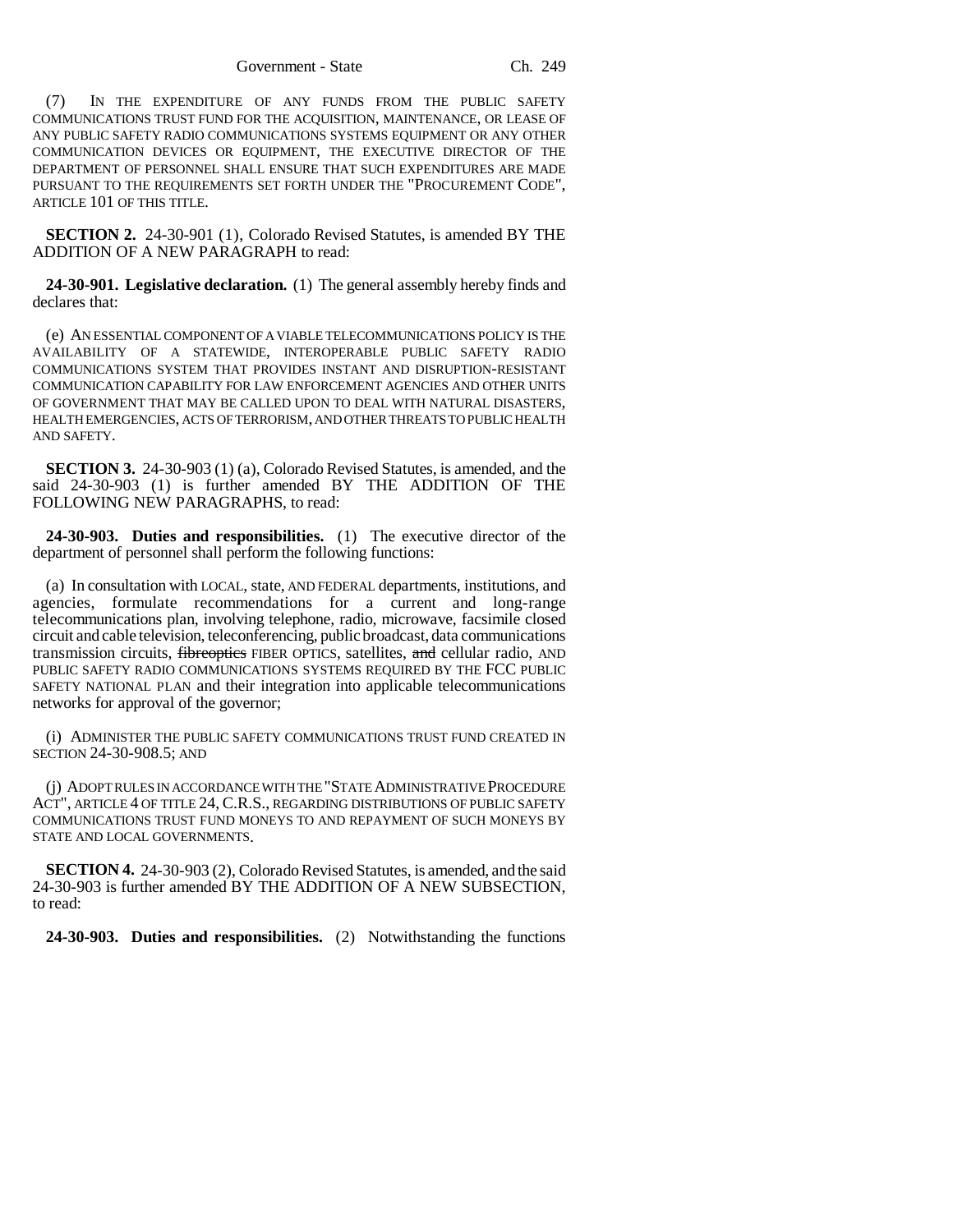## Ch. 249 Government - State

enumerated in paragraph (b) of subsection (1) of this section AND PARAGRAPH (a) OF SUBSECTION  $(6)$  OF THIS SECTION, the ULTIMATE responsibility for the operation and conduct of the law enforcement radio systems specifically provided for the division of the Colorado state patrol which are performed by radio dispatchers and telephone operators shall be vested in the chief of the Colorado state patrol.

(6) THE EXECUTIVE DIRECTOR OF THE DEPARTMENT OF PERSONNEL SHALL:

(a) IN CONSULTATION WITH RECOGNIZED PUBLIC SAFETY RADIO COMMUNICATION STANDARDS GROUPS, APPROPRIATE AFFECTED PUBLIC AGENCIES, AND THE CHIEF OF THE COLORADO STATE PATROL, ADOPT RECOMMENDED STANDARDS FOR THE REPLACEMENT OF ANALOG-BASED EQUIPMENT WITH DIGITAL-BASED RADIO EQUIPMENT FOR PURPOSES OF DISPATCHING AND RELATED FUNCTIONS WITHIN THE DEPARTMENT OF PUBLIC SAFETY; AND

(b) FOR PURPOSES OF SERVING THE RADIO COMMUNICATIONS NEEDS OF STATE DEPARTMENTS INCLUDING, BUT NOT LIMITED TO, THE DEPARTMENTS OF PUBLIC SAFETY, TRANSPORTATION, NATURAL RESOURCES, AND CORRECTIONS, ADOPT RECOMMENDED STANDARDS AND SET A TIMETABLE FOR THE REPLACEMENT OF EXISTING RADIO TELECOMMUNICATIONS EQUIPMENT WITH A SYSTEM THAT SATISFIES THE REQUIREMENTS OF THE FCC PUBLIC SAFETY NATIONAL PLAN.

**SECTION 5.** 24-75-302 (2) (k), Colorado Revised Statutes, is amended to read:

**24-75-302. Capital construction fund - capital assessment fees - calculation.** (2) As of July 1, 1988, and July 1 of each year thereafter through July 1, 2001, a sum as specified in this subsection (2) shall accrue to the capital construction fund. The state treasurer and the controller shall transfer such sum out of the general fund and into the capital construction fund as moneys become available in the general fund during the fiscal year beginning on said July 1. Transfers between funds pursuant to this subsection (2) shall not be deemed to be appropriations subject to the limitations of section 24-75-201.1. The amount which shall accrue pursuant to this subsection (2) shall be as follows:

(k) On July 1, 1998, fifty million dollars plus three hundred sixteen thousand six hundred thirty-five dollars pursuant to H.B. 97-1186, enacted at the first regular session of the sixty-first general assembly, PLUS THREE MILLION THREE HUNDRED THOUSAND DOLLARS PURSUANT TO H.B. 98-1068, ENACTED AT THE SECOND REGULAR SESSION OF THE SIXTY-FIRST GENERAL ASSEMBLY.

**SECTION 6.** 2-3-1304 (1), Colorado Revised Statutes, is amended BY THE ADDITION OF A NEW PARAGRAPH to read:

**2-3-1304. Powers and duties of capital development committee.** (1) The capital development committee shall have the following powers and duties:

(f) TO REVIEW THE ANNUAL CAPITAL CONSTRUCTION AND MAINTENANCE REQUESTS FROM THE EXECUTIVE DIRECTOR OF THE DEPARTMENT OF PERSONNEL REGARDING THE PUBLIC SAFETY COMMUNICATIONS TRUST FUND CREATED PURSUANT TO SECTION 24-30-908.5, C.R.S.